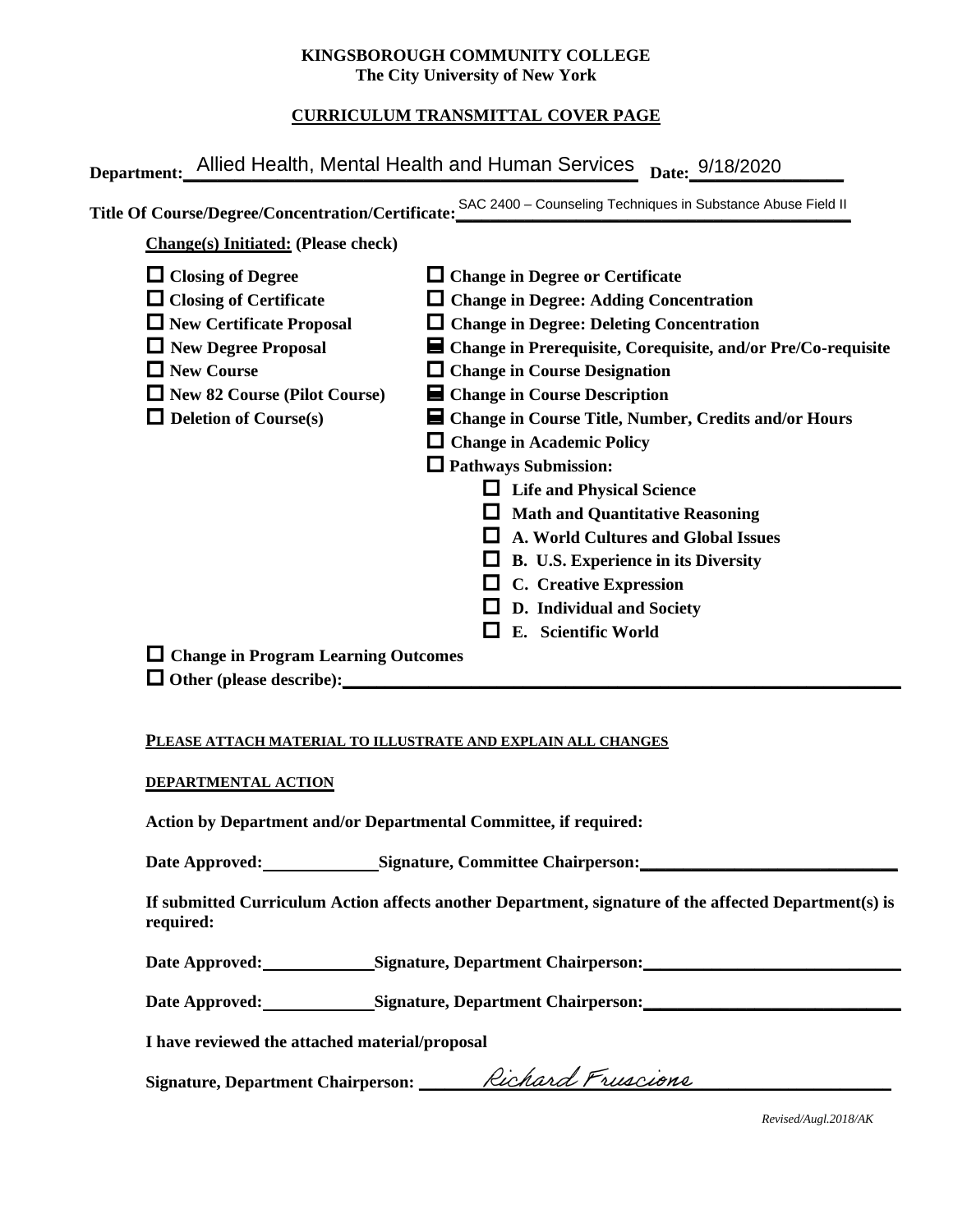| TO:   | FALL 2020 Curriculum Committee                                                          |
|-------|-----------------------------------------------------------------------------------------|
| FROM: | Richard Fruscione, Chair, Department of Allied Health, Mental Health & Human Services   |
| DATE: | September 18, 2020                                                                      |
| RE:   | Course Title, Description, and Prerequisite for SAC 2400 – Counseling Techniques in the |
|       | Substance Abuse Field II                                                                |

The Department of Allied Health, Mental Health and Human Services is proposing a change in Course Title, Description, and Prerequisite for SAC 2400 – Counseling Techniques in the Substance Abuse Field II

### **Course Title:**

### **FROM:**

Counseling Techniques in the Substance Abuse Field II

#### **TO:**

### **Basic Techniques in Substance Abuse Counseling II**

### **Course Description:**

### **FROM:**

Continuation of Counseling Techniques I and provides students with more advanced skills in working with the chemically dependent client. Personality and behavioral problems, HIV/AIDS, relapse prevention and vocational/educational concerns will be addressed.

### **TO:**

Students are provided with the opportunity to learn more advanced skills in counseling including developing and facilitating a group. Basic theoretical and practical foundations of group work and its application to chemical dependency is emphasized. Special issues that may arise with persons diagnosed with substance use disorders (HIV/AIDS, mental illness, mandated clients, physical challenges, cultural barriers, etc.) are covered with a focus on skill-learning and techniques to facilitate therapeutic change. Relapse prevention training and addressing vocational-educational barriers to long-term recovery are also emphasized within the context of motivational interviewing, stages of change, and other prominent relapse prevention counseling theories. Documentation of group work will be practiced, continuing the principles and techniques learned in SAC 2200.